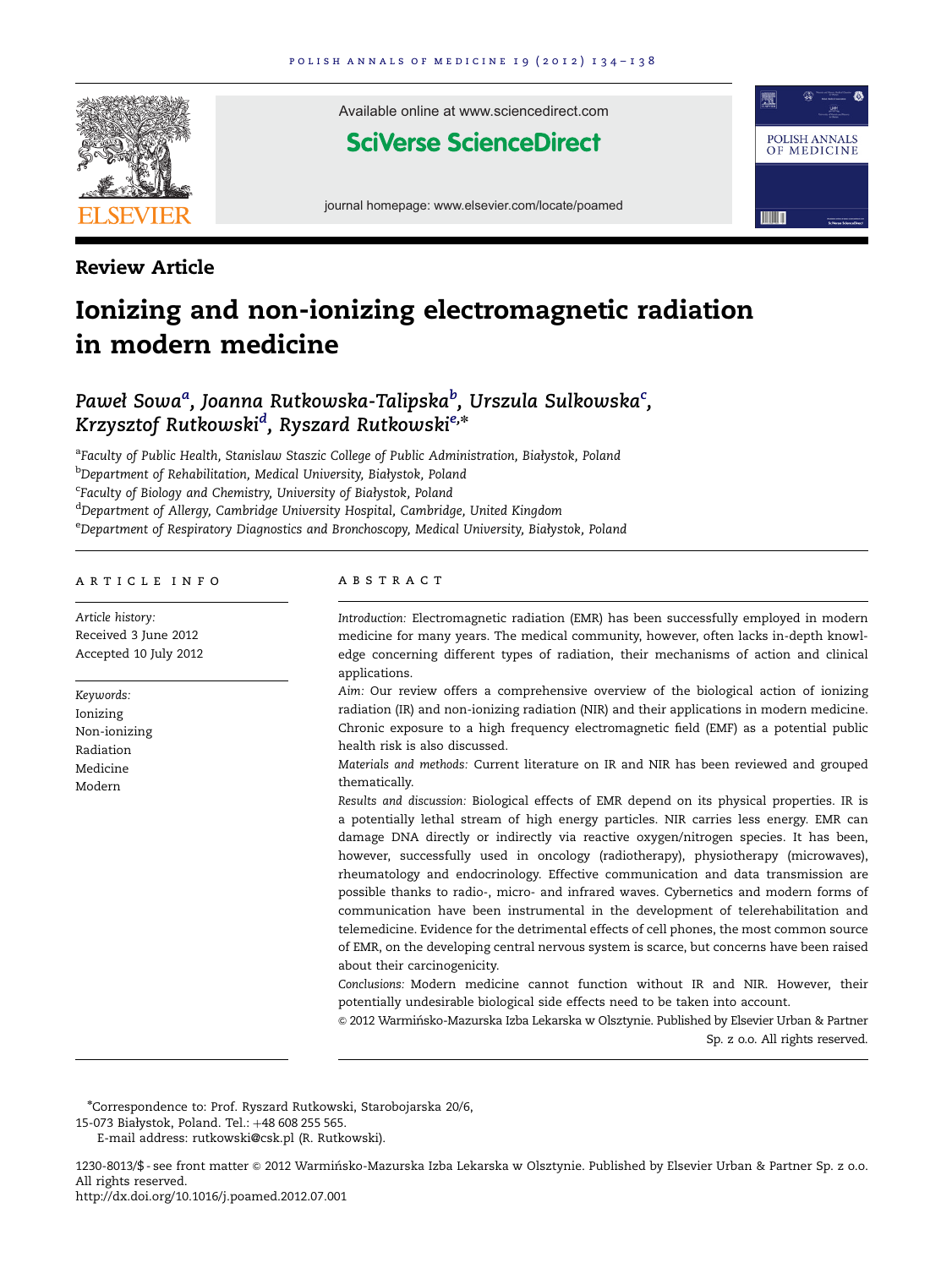#### 1. Introduction

Biological effects of electromagnetic radiation (EMR) vary depending on its physical properties and, in particular, ionizing potential. They have been described in greater detail in part I of our review.

Ionizing radiation (IR) creates a stream of high-energy photons or alpha particles, protons and neutrons which in high doses can be lethal to living organisms. $18,42,43$  $18,42,43$  $18,42,43$  Acute postradiation syndrome triggered by excessive IR often leads to organ failure or death. Early changes include lymphocytes deficiency, impaired cellular immunity, anemia, transient infertility, acute radiation dermatitis, hair loss, lens opacity, and acute intestinal inflammation. Long-term (late) effects may lead to malignancies including leukemia.<sup>[41,43](#page-4-0)</sup>

A relatively low energy non-ionizing radiation (NIR) does not cause lethal ionization of atoms and molecules of matter.<sup>18,[27](#page-3-0),[37](#page-4-0)</sup>

On entering the body, IR and NIR damage nitrogenous bases of the deoxyribonucleic acid (DNA) directly or indirectly through reactive oxygen species (ROS) or nitrogen species (RNS). ROS (free radicals) include hydroxyl (OH'), hydroperoxide (HO $_2^{\star}$ ) and superoxide (O $_2^{\star-}$ ) radicals, hydrogen peroxide  $\rm H_2O_2$  and singlet oxygen ( $^1\rm O_2)$  (Fig. 1).

OH<sup>+</sup> produced in the Fenton reaction are the most reactive of all ROS.  $HO_2^{\star}$  and  $O_2^{\star-}$  have a long half-life, but are rare. They can, however, transform into highly reactive  $OH^*$ radicals in the iron-catalyzed Haber–Weiss reaction. RNS family encompasses nitric oxide (NO) and its metabolites:  $nitrosonium$  cation (NO<sup>+</sup>), nitroxyl anion (NO<sup>-</sup>) and peroxynitrite (ONOO-). Oxidative DNA damage is induced mainly by

hydroxyl radicals;  $O_2^{\bullet -}$  and  $H_2O_2$  do not cause direct DNA changes.  $H_2O_2$  penetrates easily into the nuclear membrane of the nucleus and becomes a substrate in the Fenton reaction, producing highly damaging OH<sup>\*</sup>. Interaction of OH<sup>\*</sup> with DNA damages deoxyribose, breaks phosphodiester bonds between nucleotides and cross-links with nuclear proteins and DNA. Interaction of hydroxyl radicals with deoxyribose residues in turn breaks single or doublestranded DNA.

Hydroxyl radicals alter amino acid residues and prosthetic groups of enzymes and cause fragmentation and aggregation of proteins. Proteins with aromatic amino acids and sulphur (cysteine, methionine, etc.) are the most susceptible. ROS and RNS contribute to lipid peroxidation, change physicochemical properties of cell membranes and their liquidity and disturb transmembrane transport in the respiratory chain and intracellular signal transduction.[7](#page-3-0),[17,20](#page-3-0)[,34](#page-4-0),[37](#page-4-0),[38](#page-4-0)

In cancerous cells, ROS and lipid peroxidation products act directly on the nuclear transcription factor  $\kappa$ B (NF- $\kappa$ B; REL oncogene family) and alter the expression of Bcl-2, Bax and p53. These molecules regulate apoptosis and the rate of telomerase shortening and inhibit the growth and apoptosis of malignant cells. In healthy cells, ROS activate oncogenes and inactivate tumor suppressor genes, which may initiate carcinogenesis and tumor progression.<sup>[8](#page-3-0),[12](#page-3-0),[20,28,](#page-3-0)[33](#page-4-0),[42](#page-4-0)</sup>

#### 2. Aim

Our review endeavors to familiarize healthcare professionals with the biological action of IR and NIR and their ever



Fig. 1 – Reactive oxygen and nitrogen species (ROS/RNS) – mechanism of action:<sup>34 1</sup>SOD – superoxide dismutase, <sup>2</sup>MPO – myeloperoxidase, <sup>3</sup>GSSG – glutathione disulfide.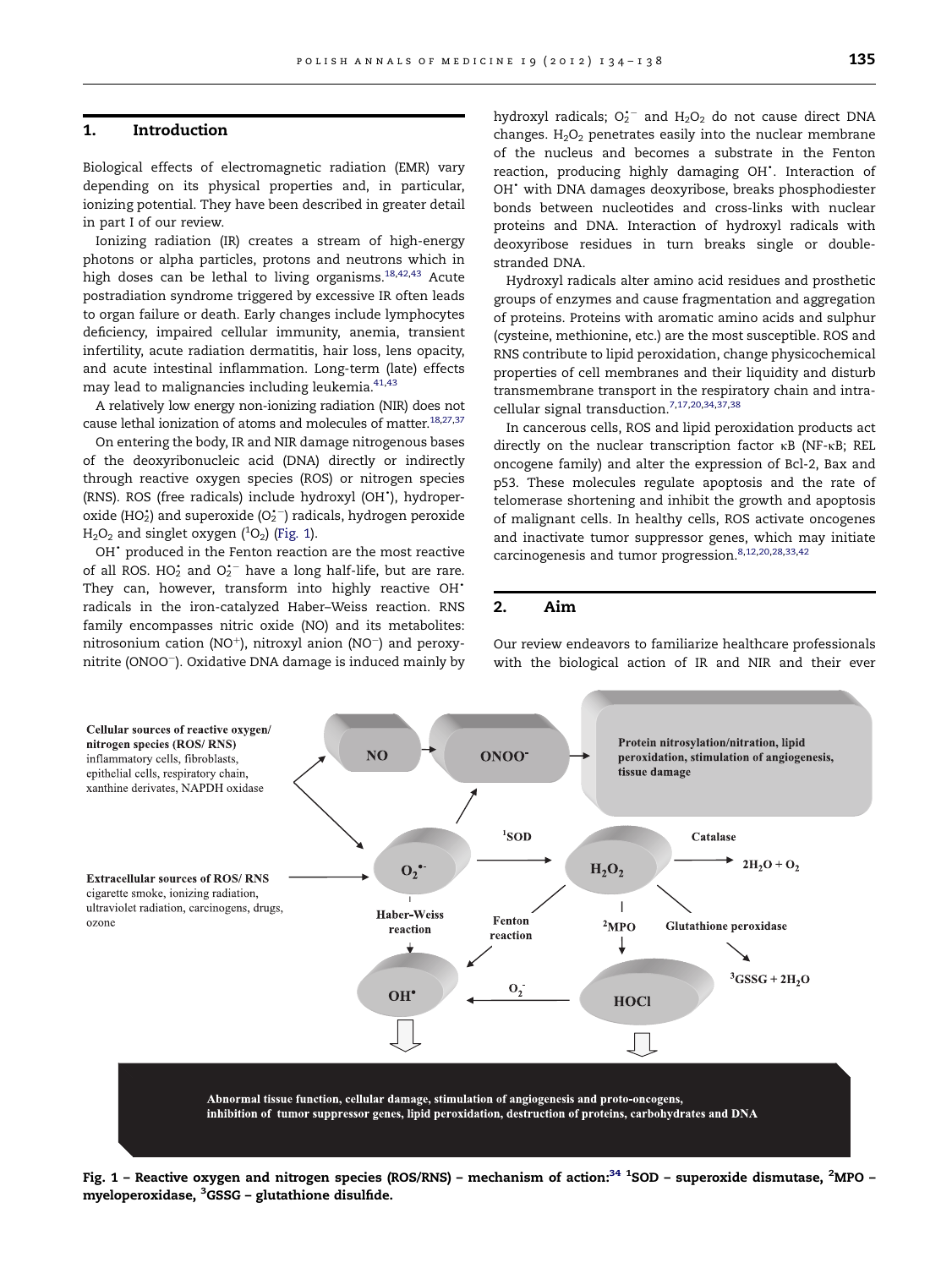expanding application in modern medicine. Chronic exposure to a high frequency electromagnetic field (EMF) as a potential public health risk is also discussed.

#### 3. Materials and methods

Current literature on IR and NIR has been reviewed and grouped thematically.

#### 4. Results and discussion

#### 4.1. Biological effects and medical application of IR

The universe, the sun as well as many radioactive elements  $(U^{238}, Th^{232})$  are the main natural sources of IR. It is also produced in a nuclear chain reaction; extraction and processing of radioactive ores; production of nitrogen fertilizers; extraction of gas and oil and as a result of military nuclear explosions.<sup>18,22</sup> Artificial sources of IR include X-ray machines, computed tomographs (CT) and positron emission computed tomographs (PECT), radiosurgical tools (Gamma Knife, CyberKnife) and sterilizers for tissue grafts or polymeric single-use medical devices. IR might also be emitted by ultraviolet lamps.<sup>3,4,11,22</sup> IR is effective in the therapy of many malignant tumors, osteoarthritis of the hip and knee, painful shoulder syndrome, periarthritis of the elbow, calcaneal spurs, hyperthyroidism and exophthalmos in Graves' disease, keloids, age-related macular degeneration, and many other benign disorders.<sup>3,21[,44,45](#page-4-0)</sup>

#### 4.2. Biological effects and medical application of NIR

NIR includes all components of the electro-magnetic spectrum with the vibration frequency being lower than gamma rays and part of the ultraviolet radiation.<sup>[19,22,25](#page-3-0),[27,31,](#page-3-0)[32](#page-4-0)</sup> The sun is a natural source of NIR. Man-generated sources include<sup>9,13,14,18,22,[27](#page-3-0)[,35,40](#page-4-0)</sup> power grid and power transmission networks, television and radio transmitters, cellular radio base stations, microwave ovens, computer monitors and television, wireless routers, cordless phones, batteries, cell phones, wireless fidelity (WiFi; wireless transmission of information systems based on radio technology for high frequency), worldwide interoperability for microwave access (WiMAX; a global system for wireless microwave data transmission), digital enhanced cordless telecommunication (DECT; enhanced wireless digital telecommunications), personal handy-phone system (PHS; a system of personal wireless mobile telephony), and radio-frequency identification device (RFID; control based on radio waves).

Medical electronic devices used to generate infrared, visible and/or ultraviolet light include quartz, quartz–mercury, mercury–steam, tungsten, xenon arc, and fluorescent lamps, light emitting diodes (LED) and dry or far infrared saunas (FIRS).<sup>2,6,15,26,[30](#page-3-0)[,39](#page-4-0)</sup>

#### 4.3. Biological effects and medical application of radio and microwaves

Long electromagnetic waves (EMWs) of low frequencies penetrate deep into the body, while the majority of millimeter wave (MMW) energy precipitates in the tissue. The eye and testis are particularly sensitive to heating by radiofrequency (RF) energy, because of the relative lack of available blood flow to dissipate the excessive heat. Body water strongly suppresses the propagation of EMWs. Hence, highly hydrated tissues, like muscles and blood, are most vulnerable to MMWs which cause ionic vibration in electrolytes and dielectrics cell. This produces significant amounts of thermal energy. A temperature of  $45-50^{\circ}$ C alters cellular structure and function by dehydration, compaction, denaturation of proteins and destruction of cell membranes. In clinical practice this allows for thermal ablation of tumors and a MMW treatment of pharmacotherapy-resistant menorrhagia.[5,9,10,](#page-3-0)[36](#page-4-0) Microwaves (MWs) pass easily through poorly hydrated adipose tissue, but are strongly absorbed in muscles. Therefore, MW diathermy is used to treat muscle and tendon injuries. $10$  Non-thermal action of the powerfrequency (ELF) and RF/MW causes biological damage not only by heating, but also through inducing intracellular free radicals. High EMF/RF exposure disturbs membrane function, cellular communication and metabolism, activates protooncogenes and triggers stress proteins. This leads to DNA breaks and chromosomal aberrations, apoptosis, increased production of free radicals, activation of the endogenous opioid system, cellular stress and causes premature aging, neurological impairment and, in some cases, initiation of carcinogenesis[.14](#page-3-0)[,35](#page-4-0) Conversely, low levels of MMWs in animals and humans have been reported to activate tissue repair and regeneration, alleviate stress reaction and stimulate the immune system. MMWs also increase phagocytosis in macrophages, natural killer cell cytolytic activity, expression of CD69 molecules, B-cells and the production of TNF-a and IFN- $\gamma$ . These immunostimulatory effects have been long used in Eastern Europe to treat gastric, cardiac, pulmonary and dermatological disorders.<sup>[1](#page-3-0),[23,24,29](#page-3-0)</sup>

#### 4.4. Potential public health risks of chronic exposure to EMF of high frequencies

Man-generated EMR is omnipresent in everyday life, industry and medicine and creates "electronic smog." The widespread use of mobile telephony has stimulated the discussion on its potentially negative effects on the human body. There is scarce evidence concerning the harmful effects of mobile phones on the central nervous system, but concerns have been raised about potentially carcinogenic effects of the radiation emitted by phone batteries. Children are of particular concern in this respect. $14,16,35$  $14,16,35$  $14,16,35$  $14,16,35$  Two decades of this astounding information technology revolution have not been long enough to determine whether mobile phones, Global Positioning System (GPS), WiFi connectivity, radiology diagnostic tools (MRI, PET, SPECT) or radiosurgical operating systems are indeed associated with an increase in adverse health outcomes. Just as with tobacco smoking, a significantly longer period of clinical observation may be required to confirm or refute the deleterious effect of radiation and EMF on humans. There is, therefore, an urgent need for further in-depth studies concerning the risk of cancer in people exposed to a constant EMF. Until more extensive and reliable data are available, special care is recommended,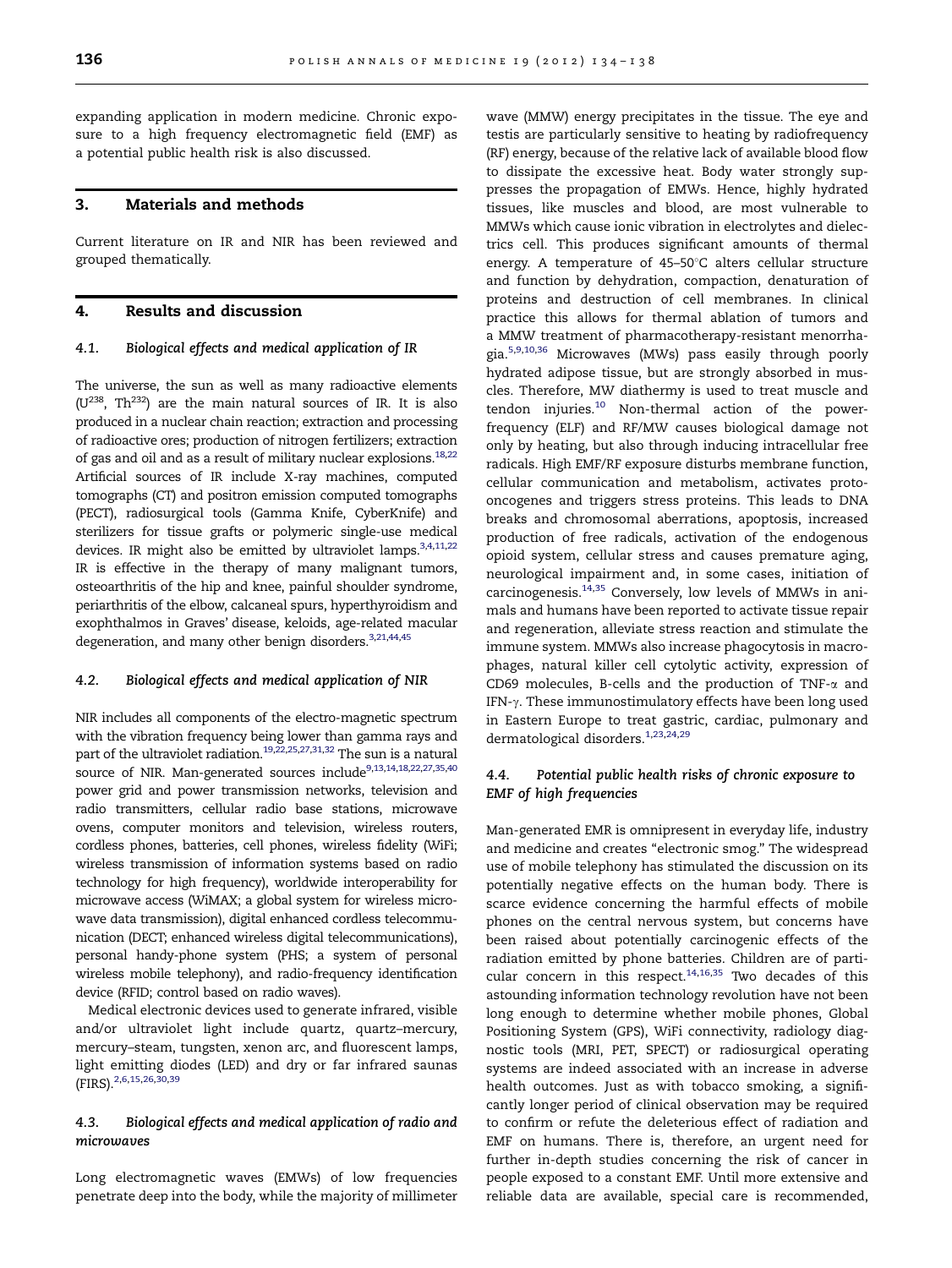<span id="page-3-0"></span>particularly for children, who are more prone to the harmful effects of EMF than adults. Limiting the number of electronic devices in children's immediate environment may be warranted.

#### 5. Conclusions

It is now evident that modern medicine cannot function without IR and NIR. However, their potentially undesirable biological side effects need to be taken into account.

#### Conflict of interest

None declared.

references

- [1] Banik S, Bandyopadhyay S, Ganguly S. Bioeffects of microwave – a brief review. Bioresour Technol. 2003;87(2):155–159.
- [2] Barolet D. Light-emitting diodes (LED) in dermatology. Semin Cutan Med Surg. 2008;27(4):227–238.
- [3] Chen CC, Chapman P, Petit J, Loeffler J. Proton radiosurgery in neurosurgery. Neurosurg Focus. 2007;23(6):1–5.
- [4] Cherry SR. Multimodality imaging: beyond PET/CT and SPECT/CT. Semin Nucl Med. 2009;39(5):348–353.
- [5] Cornelis F, Balageas P, Le Bras Y, Rigou G, Boutault JR, Bouzgarrou M, et al. Radiologically-guided thermal ablation of renal tumours. Diagn Interv Imaging. 2012;93(4):246–261.
- [6] Diffey BL. Sources and measurement of ultraviolet radiation. Methods. 2002;28(1):4–13.
- [7] Dizdaroglu M. Oxidatively induced DNA damage: mechanisms, repair and disease. Cancer Lett. 2012. [http://dx.doi.org/](dx.doi.org/10.1016/j.canlet.2012.01.016) [10.1016/j.canlet.2012.01.016](dx.doi.org/10.1016/j.canlet.2012.01.016).
- [8] Faran G, Dworakowska D, Jassem E. Kliniczne znaczenie immunohistochemicznej ekspresji białek p53, Bcl-2 i Bax u chorych na niedrobnokomórkowego raka płuca [Clinical value of immunohistochemical assessment of expression of p53, Bcl-2 and Bax proteins in non small cell lung cancer]. Współcz Onkol. 2004;8(7):328-337 [in Polish].
- [9] Federal Communications Commission Office of Engineering and Technology. Questions and answers about biological effects and potential hazards of radiofrequency electromagnetic fields. OET Bull. 1999;56:1-38 Available from: <[http://](http://transition.fcc.gov/Bureaus/Engineering_Technology/Documents/bulletins/oet56/oet56e4.pdf) [transition.fcc.gov/Bureaus/Engineering\\_Technology/Docu](http://transition.fcc.gov/Bureaus/Engineering_Technology/Documents/bulletins/oet56/oet56e4.pdf) [ments/bulletins/oet56/oet56e4.pdf](http://transition.fcc.gov/Bureaus/Engineering_Technology/Documents/bulletins/oet56/oet56e4.pdf) $\rangle.$
- [10] Giombini A, Giovannini V, Di Cesare A, Pacetti P, Ichinoseki-Sekine N, Shiraishi M, et al. Hyperthermia induced by microwave diathermy in the management of muscle and tendon injuries. Br Med Bull. 2007;83(1):379–396.
- [11] Głuszewski W, Zagóski ZP. Sterylizacja radiacyjna wyrobów medycznych [Radiation sterilization of healthcare products]. Współcz Onkol. 2003;7(10):787-790 [in Polish].
- [12] Gonzales AJ. Biological effects of low doses of ionising radiation: a fuller picture. IAEA Bull. 1994;4:37–45.
- [13] Hanada E. The electromagnetic environment of hospitals: how it is affected by the strength of electromagnetic fields generated both inside and outside the hospital. Ann Ist Super Sanita. 2007;43(3):208–217.
- [14] Hardell L, Sage C. Biological effects from electromagnetic field exposure and public exposure standards. Biomed Pharmacother. 2008;62:104–109.
- [15] Janosik E. S´wiatło spolaryzowane i jego zastosowanie w medycynie [Polarized light and its application in medicine].

Pr Inst Elektrotech. 2006;228:317–326 [in Polish]. Accessed 12 April 2012. Available from: <[http://www.iel.waw.pl/strony/](http://www.iel.waw.pl/strony/wydawnictwo/zal/228/26.pdf) [wydawnictwo/zal/228/26.pdf](http://www.iel.waw.pl/strony/wydawnictwo/zal/228/26.pdf) $\rangle$ .

- [16] Jauchem JR. Effects of low-level radio-frequency (3 kHz to 300 GHz) energy on human cardiovascular, reproductive, immune, and other systems: a review of the recent literature. Int J Hyg Environ Health. 2008;211(1–2):1–29.
- [17] Karihtala P, Soini Y. Reactive oxygen species and antioxidant mechanisms in human tissues and their relation to malignancies. APMIS. 2007;115(2):81–103.
- [18] Kiciński W, Żera A. Pole elektromagnetyczne w środowisku człowieka [Electromagnetic field in the human environment]. In: II Krajowa konferencja naukowo-techniczna ''Ekologia w elektronice'' [Proceedings of the 2nd National Scientific and Technical Conference ''Ecology in electronics'']; 2002:43–51 [in Polish]. Available from: <[http://www.pie.edu.pl/eko\\_2002/](http://www.pie.edu.pl/eko_2002/pdf/A6_Referat.pdf)  $pdf/AG\_Referat.pdf$ ).
- [19] Kucharski M, Kokowska U. Wpływ promieniowania niejonizującego na żywy organizm. [Effect of non-ionizing radiation on the living organism]. In: Jaroszyk F, ed. Biofizyka. Podręcznik dla studentów [Biophysics. Textbook for Students]. Warszawa: PZWL; 2008: 723–757 [in Polish].
- [20] Kulbacka J, Saczko J, Chwiłkowska A. Stres oksydacyjny w procesach uszkodzenia komórek [Oxidative stress in cells damage processes]. Pol Merk Lek. 2009;37(157):44–47 [in Polish].
- [21] Leer JW, van Houtte P, Davelaar J. Indications and treatment schedules for irradiation of benign diseases: a survey. Radiother Oncol. 1998;48(3):249–257.
- [22] Lewicka M, Dziedziczak-Buczyńska M, Buczyński A. Wpływ promieniowania elektromagnetycznego na organizmy żywe [The influence of electromagnetic radiation on living organisms]. Pol Hyperb Res. 2008;25(4):33–41.
- [23] Makar VR, Logani MK, Bhanushali A, Alekseev SI, Ziskin MC. Effect of cyclophosphamide and 61.22 GHz millimeter waves on T-cell, B-cell, and macrophage functions. Bioelectromagnetics. 2006;27(6):458–466.
- [24] Makar VR, Logani MK, Bhanushali A, Kataoka M, Ziskin MC. Effect of millimeter waves on natural killer cell activation. Bioelectromagnetics. 2005;26(1):10–19.
- [25] Maverakis E, Miyamura Y, Bowen MP, Correa G, Ono Y, Goodarzi H. Light, including ultraviolet. J Autoimmun. 2010;34(3):247–257.
- [26] Miyata M, Kihara T, Kubozono T, Ikeda Y, Shinsato T, Izumi T, et al. Beneficial effects of Waon therapy on patients with chronic heart failure: results of a prospective multicenter study. J Cardiol. 2008;52(2):79–85.
- [27] Ng KH. Non-ionising radiations sources, biological effects, emissions and exposure. In: Proceedings of the International Conference on Non-Ionising Radiation at UNITEN (ICNIR 2003). Electromagnetic Fields and Our Health; 2003. Available from:  $\langle$ [http://www.who.int/peh-emf/meetings/archive/en/keyno](http://www.who.int/peh-emf/meetings/archive/en/keynote3ng.pdf)te3ng.pdf $\rangle$ .
- [te3ng.pdf](http://www.who.int/peh-emf/meetings/archive/en/keynote3ng.pdf)>.<br>[28] O'Dea E, Hoffmann A. NF-kB signalling. Wiley Interdiscip Rev Syst Biol Med. 2009;1(1):107–115.
- [29] Pakhomov AG, Akyel Y, Pakhomova ON, Stuck BE, Murphy MR. Current state and implications of research on biological effects of millimetre waves: a review of the literature. Bioelectromagnetics. 1998;19(7):393–413.
- [30] Pasek J, Pasek T, Sieroń A. Światło spolaryzowane w poradni rehabilitacyjnej [Polarized light at a rehabilitation centre]. Rehabil Prakt. 2008;3(3):23–24.
- [31] Radio waves. The American Practical Navigation. Publication 9, National Imagery & Mapping Agency. Bethesda; 1995:165–177. Available from: /[http://msi.nga.mil/MSISite](http://msi.nga.mil/MSISiteContent/StaticFiles/NAV_PUBS/APN/Chapt-10.pdf) [Content/StaticFiles/NAV\\_PUBS/APN/Chapt-10.pdf](http://msi.nga.mil/MSISiteContent/StaticFiles/NAV_PUBS/APN/Chapt-10.pdf)  $\rangle$ .